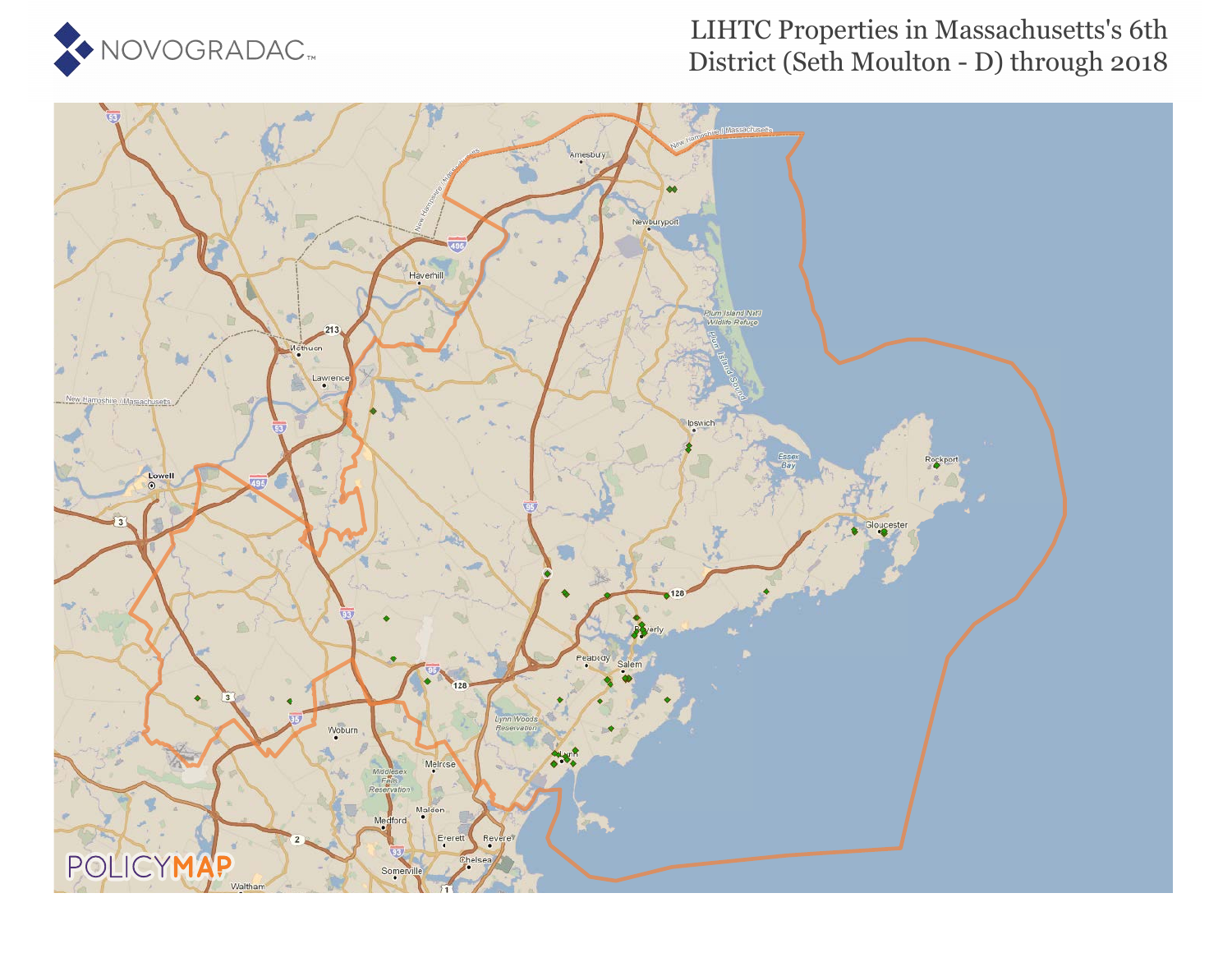| <b>Project Name</b>                                                  | <b>Address</b>             | <b>City</b>       | <b>State</b> | <b>Zip Code</b> | Nonprofit<br><b>Sponsor</b> | <b>Allocation</b><br><b>Year</b>             | <b>Annual</b><br><b>Allocated</b><br><b>Amount</b> | <b>Year Placed</b><br>in Service | <b>Construction Type</b>  | <b>Total</b><br><b>Units</b> | Low<br><b>Income</b><br><b>Units</b> | <b>Rent or</b><br><b>Income</b><br><b>Ceiling</b> | <b>Credit</b><br>Percentage Bond         | Tax-<br><b>Exempt</b> | <b>HUD Multi-</b><br>Family<br><b>Financing/Rental</b><br><b>Assistance</b> |
|----------------------------------------------------------------------|----------------------------|-------------------|--------------|-----------------|-----------------------------|----------------------------------------------|----------------------------------------------------|----------------------------------|---------------------------|------------------------------|--------------------------------------|---------------------------------------------------|------------------------------------------|-----------------------|-----------------------------------------------------------------------------|
| <b>BEDFORD GREEN</b>                                                 | 200 SPRINGS<br>$\rm{ROAD}$ | <b>BEDFORD</b>    | MA           | 1730            | No                          | 2016                                         | \$1,000,000                                        | 2015                             | <b>New Construction</b>   | 71                           | 71                                   | 60% AMGI                                          | 70 % present<br>value                    |                       | No                                                                          |
| <b>240 CONANT STREET</b>                                             | 240 CONANT ST DANVERS      |                   | MA           | 1923            |                             | Insufficient<br>Data                         | $\$0$                                              | Insufficient<br>Data             | Not Indicated             | 18                           | $\bf{0}$                             |                                                   | Not<br>Indicated                         |                       |                                                                             |
| 62 PLEASANT STREET 62 PLEASANT ST BEVERLY                            |                            |                   | MA           | 1915            |                             | Insufficient<br>Data                         | $\$0$                                              | Insufficient<br>Data             | Not Indicated             | 32                           | $\bf{0}$                             |                                                   | Not<br>Indicated                         |                       |                                                                             |
| $\mbox{CEDAR GLEN}$                                                  | 3 ELDERBERRY<br>${\rm LN}$ | <b>READING</b>    | MA           | 1867            |                             | Insufficient<br>Data                         | $\$0$                                              | Insufficient<br>Data             | Not Indicated             | 114                          | $\bf{0}$                             |                                                   | Not<br>Indicated                         |                       |                                                                             |
| <b>CENTRAL GRAMMAR</b><br><b>APTS</b>                                | <b>10 DALE AVE</b>         | <b>GLOUCESTER</b> | MA           | 1930            |                             | Insufficient<br>Data                         | $\$0$                                              | Insufficient<br>Data             | Not Indicated             | 78                           | $\bf{0}$                             |                                                   | Not<br>Indicated                         |                       |                                                                             |
| <b>CONIFER HILL</b><br><b>COMMONS II</b>                             | 121 CONIFER<br>HILL DR     | <b>DANVERS</b>    | MA           | 1923            |                             | Insufficient<br>Data                         | $\$0$                                              | Insufficient<br>Data             | Not Indicated             | 42                           | $\bf{0}$                             |                                                   | Not<br>Indicated                         |                       |                                                                             |
| HOLCROFT PARK<br>HOMES ONE LP                                        | 9 MILL ST                  | <b>BEVERLY</b>    | MA           | 1915            |                             | Insufficient<br>Data                         | \$0                                                | Insufficient<br>Data             | Not Indicated             | 28                           | $\bf{0}$                             |                                                   | Not<br>Indicated                         |                       |                                                                             |
| TURTLE CREEK<br><b>HOUSING LLC</b>                                   | 401 ESSEX ST               | <b>BEVERLY</b>    | MA           | 1915            |                             | $\label{eq:invariant} In sufficient$<br>Data | $\$0$                                              | Insufficient<br>Data             | Not Indicated             | 109                          | $\bf{0}$                             |                                                   | Not<br>Indicated                         |                       |                                                                             |
| <b>HERITAGE AT</b><br><b>DANVERS</b>                                 | 21 SUMMER ST DANVERS       |                   | MA           | 1923            | No                          | 1997                                         | \$0                                                | 1997                             | New Construction          | 80                           | 16                                   |                                                   | $30\,\%$ present $\,$ Yes value          |                       |                                                                             |
| LONGWOOD PLACE AT $75$ PEARL ST<br>$\operatorname{\textbf{READING}}$ |                            | <b>READING</b>    | MA           | 1867            | No                          | 1996                                         | \$0                                                | 1997                             | Acquisition and Rehab 86  |                              | 18                                   | 50% AMGI                                          | $30\,\%$ present $\,$ Yes value          |                       |                                                                             |
| <b>LEISURE TOWER</b>                                                 | 10 FARRAR ST LYNN          |                   | MA           | 1902            | No                          | 1998                                         | \$0                                                | 2000                             | Acquisition and Rehab 180 |                              | 180                                  | 60% AMGI                                          | 30 % present $\gamma_{\rm e s}$<br>value |                       |                                                                             |
| <b>CONANT VILLAGE</b>                                                | 238 CONANT ST DANVERS      |                   | MA           | 1923            | $\mathbf {No}$              | 2002                                         | $\$0$                                              | 2004                             | New Construction          | 60                           | ${\bf 18}$                           | 50% AMGI                                          | $70\,\%$ present $\,$ Yes value          |                       |                                                                             |
| <b>WILLOW APTS</b>                                                   | 19 WILLOW ST LYNN          |                   | MA           | 1901            | $\rm\thinspace No$          | 2006                                         | \$217,650                                          | 2006                             | Acquisition and Rehab 44  |                              | 43                                   | 60% AMGI                                          | $30$ % present $\,$ $\rm Yes$<br>value   |                       |                                                                             |

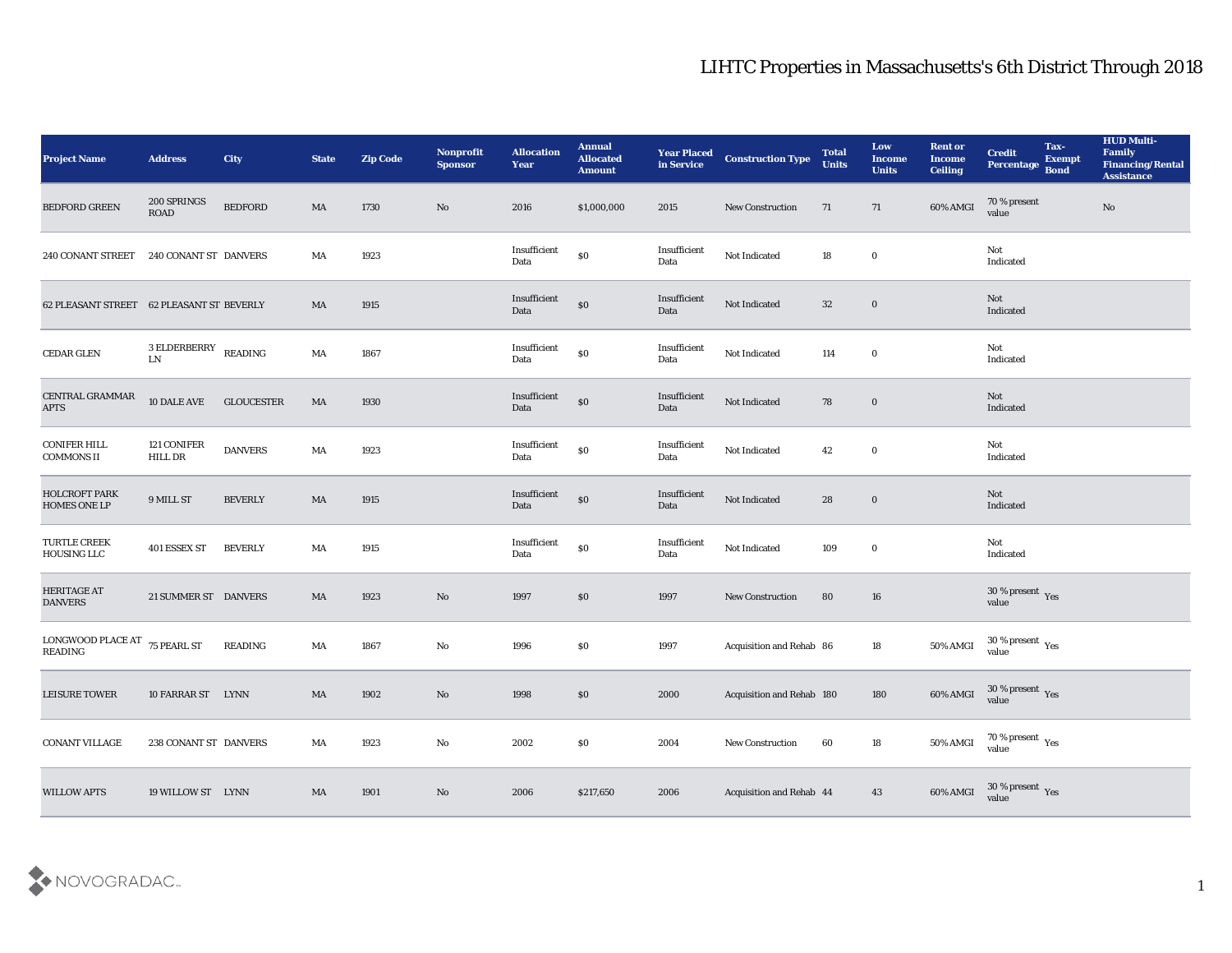| <b>Project Name</b>                        | <b>Address</b>                   | <b>City</b>    | <b>State</b> | <b>Zip Code</b> | Nonprofit<br><b>Sponsor</b> | <b>Allocation</b><br>Year | <b>Annual</b><br><b>Allocated</b><br><b>Amount</b> | <b>Year Placed<br/>in Service</b> | <b>Construction Type</b> | <b>Total</b><br><b>Units</b> | Low<br><b>Income</b><br><b>Units</b> | <b>Rent or</b><br><b>Income</b><br><b>Ceiling</b> | <b>Credit</b><br>Percentage | Tax-<br><b>Exempt</b><br><b>Bond</b> | <b>HUD Multi-</b><br>Family<br><b>Financing/Rental</b><br><b>Assistance</b> |
|--------------------------------------------|----------------------------------|----------------|--------------|-----------------|-----------------------------|---------------------------|----------------------------------------------------|-----------------------------------|--------------------------|------------------------------|--------------------------------------|---------------------------------------------------|-----------------------------|--------------------------------------|-----------------------------------------------------------------------------|
| <b>CABLE GARDENS</b>                       | 126 CNTY RD                      | <b>IPSWICH</b> | MA           | 1938            |                             | 1988                      | \$0                                                | Insufficient<br>Data              | New Construction         | 70                           | 28                                   |                                                   | Not<br>Indicated            | Yes                                  |                                                                             |
| <b>BAYBERRY POINT</b>                      | 10 SACKS WAY SALISBURY           |                | MA           | 1952            |                             | Insufficient<br>Data      | $\$0$                                              | Insufficient<br>Data              | Not Indicated            | $30\,$                       | $27\,$                               | $60\%$ AMGI                                       | Not<br>Indicated            |                                      |                                                                             |
| BRICKYARD VILLAGE                          | 151719 JUNE LN LYNN              |                | MA           | 1902            |                             | Insufficient<br>Data      | $\$0$                                              | Insufficient<br>Data              | Not Indicated            | 28                           | ${\bf 28}$                           | $60\%$ AMGI                                       | Not<br>Indicated            |                                      |                                                                             |
| CABOT AFFORDABLE<br><b>HOUSING</b>         | 245 CABOT ST BEVERLY             |                | MA           | 1915            |                             | Insufficient<br>Data      | $\$0$                                              | Insufficient<br>Data              | Not Indicated            | 45                           | 44                                   | 60% AMGI                                          | Not<br>Indicated            |                                      |                                                                             |
| <b>CHESTNUT GARDEN</b><br><b>APTS</b>      | 301 ESSEX ST                     | LYNN           | MA           | 1902            |                             | Insufficient<br>Data      | $\$0$                                              | Insufficient<br>Data              | Not Indicated            | 65                           | 65                                   | 60% AMGI                                          | Not<br>Indicated            |                                      |                                                                             |
| <b>FAIRWEATHER APTS</b>                    | $40R$ HIGHLAND $\,$ SALEM AVE    |                | MA           | 1970            |                             | Insufficient<br>Data      | $\$0$                                              | Insufficient<br>Data              | Not Indicated            | 321                          | 306                                  | 60% AMGI                                          | Not<br>Indicated            |                                      |                                                                             |
| LAFAYETTE HOUSING                          | 102 LAFAYETTE SALEM              |                | MA           | 1970            |                             | Insufficient<br>Data      | $\$0$                                              | Insufficient<br>Data              | Not Indicated            | 61                           | 61                                   | 60% AMGI                                          | Not<br>Indicated            |                                      |                                                                             |
| <b>LORING TOWERS</b>                       | 1000 LORING<br><b>AVE</b>        | <b>SALEM</b>   | MA           | 1970            |                             | Insufficient<br>Data      | $\$0$                                              | Insufficient<br>Data              | Not Indicated            | 250                          | 250                                  | $60\%$ AMGI                                       | Not<br>Indicated            |                                      |                                                                             |
| PUTNAM FARM AT<br><b>DANVERS</b>           | 9 SUMMER ST DANVERS              |                | MA           | 1923            |                             | Insufficient<br>Data      | $\$0$                                              | Insufficient<br>Data              | Not Indicated            | 80                           | ${\bf 16}$                           | 50% AMGI                                          | Not<br>Indicated            |                                      |                                                                             |
| SALEM HEIGHTS<br>PRESERVATION ASSOC        | 12 POPE ST                       | <b>SALEM</b>   | MA           | 1970            |                             | Insufficient<br>Data      | $\$0$                                              | Insufficient<br>Data              | Not Indicated            | 283                          | $255\,$                              | $60\%$ AMGI                                       | Not<br>Indicated            |                                      |                                                                             |
| <b>TWELVE SUMMER</b><br><b>STREET APTS</b> | 12 SUMMER ST MANCHESTER          |                | MA           | 1944            |                             | Insufficient<br>Data      | $\$0$                                              | Insufficient<br>Data              | Not Indicated            | 21                           | 17                                   | 60% AMGI                                          | Not<br>Indicated            |                                      |                                                                             |
| STONE BROOK FARMS 101 FARMS DR BURLINGTON  |                                  |                | MA           | 1803            |                             | 1987                      | $\$0$                                              | 1987                              | New Construction         | 202                          | 51                                   |                                                   | Not<br>Indicated            | Yes                                  |                                                                             |
| 117 LAFAYETTE ST                           | 117 LAFAYETTE SALEM<br><b>ST</b> |                | MA           | 1970            |                             | 1988                      | $\$0$                                              | 1988                              | Acquisition and Rehab 63 |                              | 42                                   |                                                   | Not<br>Indicated            | No                                   |                                                                             |

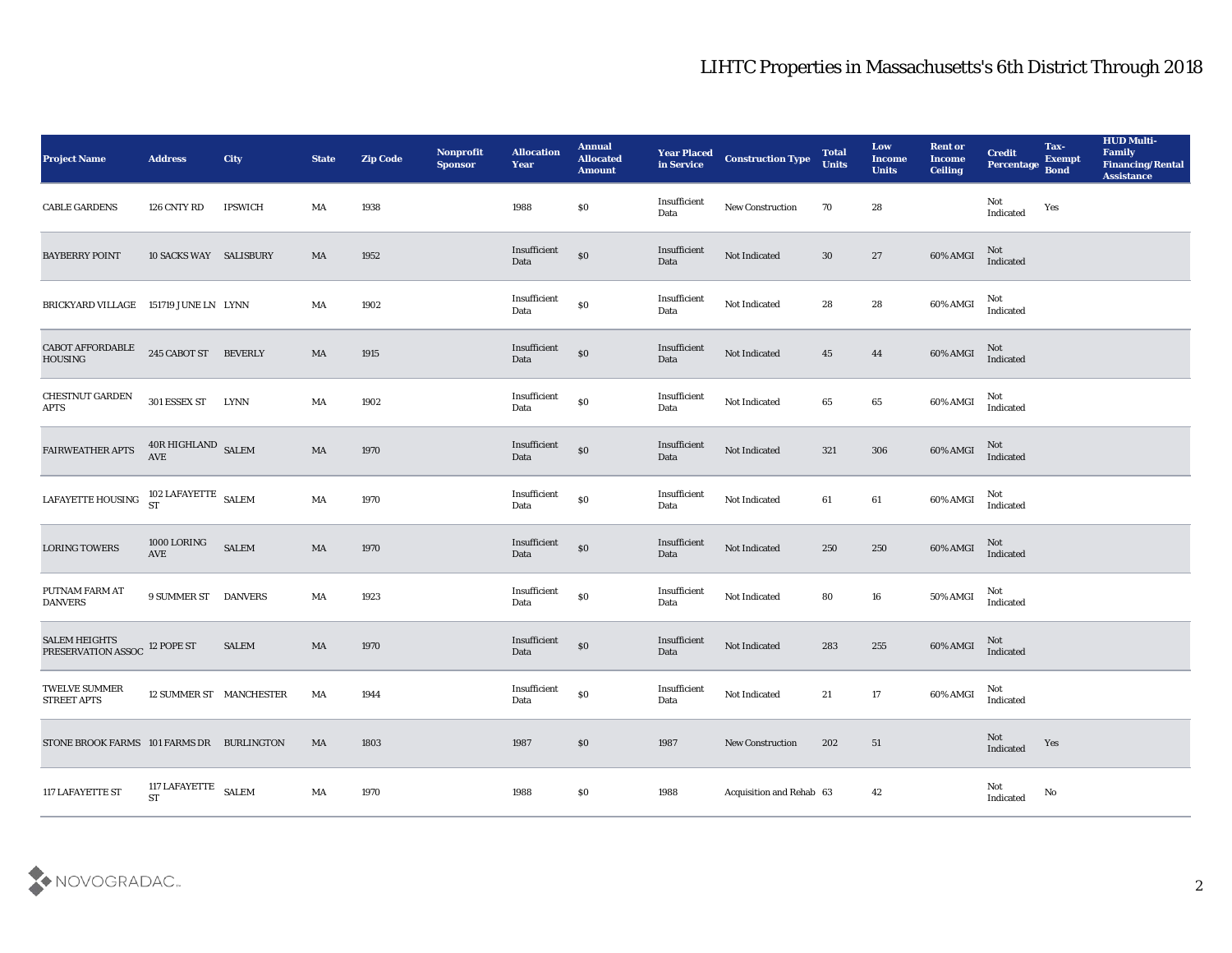| <b>Project Name</b>                               | <b>Address</b>                      | City             | <b>State</b>           | <b>Zip Code</b> | Nonprofit<br><b>Sponsor</b> | <b>Allocation</b><br>Year | <b>Annual</b><br><b>Allocated</b><br><b>Amount</b> | <b>Year Placed</b><br>in Service | <b>Construction Type</b>              | <b>Total</b><br><b>Units</b> | Low<br><b>Income</b><br><b>Units</b> | <b>Rent or</b><br><b>Income</b><br><b>Ceiling</b> | <b>Credit</b><br>Percentage                 | Tax-<br><b>Exempt</b><br><b>Bond</b> | <b>HUD Multi-</b><br>Family<br><b>Financing/Rental</b><br><b>Assistance</b> |
|---------------------------------------------------|-------------------------------------|------------------|------------------------|-----------------|-----------------------------|---------------------------|----------------------------------------------------|----------------------------------|---------------------------------------|------------------------------|--------------------------------------|---------------------------------------------------|---------------------------------------------|--------------------------------------|-----------------------------------------------------------------------------|
| <b>COBBET HILL</b>                                | 498 ESSEX ST                        | <b>LYNN</b>      | MA                     | 1902            |                             | 1987                      | \$0                                                | 1988                             | <b>Acquisition and Rehab 117</b>      |                              | 117                                  |                                                   | Not<br>Indicated                            | Yes                                  |                                                                             |
| <b>BAY BERRY POINT</b>                            | <b>60 BEACH RD</b>                  | <b>SALISBURY</b> | MA                     | 1952            |                             | 1991                      | \$0                                                | 1992                             | <b>New Construction</b>               | 30                           | 27                                   |                                                   | Not<br>Indicated                            | No                                   |                                                                             |
| <b>LOUIS BARRETT</b><br><b>HOUSE</b>              | 147<br>WASHINGTON LYNN<br><b>ST</b> |                  | MA                     | 1902            |                             | 1990                      | $\$0$                                              | 1992                             | Not Indicated                         | 145                          | 145                                  |                                                   | Not<br>Indicated                            | No                                   |                                                                             |
| POINT COOP                                        | <b>64 HARBOR ST SALEM</b>           |                  | MA                     | 1970            |                             | 1990                      | \$0                                                | 1992                             | Acquisition and Rehab 77              |                              | 60                                   |                                                   | Not<br>$\operatorname{Indicated}$           | No                                   |                                                                             |
| <b>CAPE ANN YMCA</b><br><b>COMMUNITY CENTER</b>   | 67 MIDDLE ST GLOUCESTER             |                  | MA                     | 1930            |                             | 1992                      | $\$0$                                              | 1994                             | Not Indicated                         | 24                           | $\bf{0}$                             | 60% AMGI                                          | Not<br>Indicated                            | No                                   |                                                                             |
| <b>SEWELL BUILDING</b>                            | 156 ELM ST                          | MARBLEHEAD       | MA                     | 1945            |                             | 1994                      | \$0                                                | 1994                             | <b>Acquisition and Rehab 4</b>        |                              | $\overline{4}$                       |                                                   | Not<br>Indicated                            | No                                   |                                                                             |
| PEQUOT HIGHLANDS 12 FIRST ST                      |                                     | <b>SALEM</b>     | MA                     | 1970            | No                          | 1996                      | $\$0$                                              | 1997                             | Acquisition and Rehab 250             |                              | 106                                  | 60% AMGI                                          | <b>Both 30%</b><br>and 70%<br>present value | No                                   |                                                                             |
| ROCKPORT SCHOOL                                   | <b>4 BROADWAY</b>                   | <b>ROCKPORT</b>  | MA                     | 1966            | No                          | 1996                      | \$0                                                | 1997                             | Acquisition and Rehab 31              |                              | 31                                   | 60% AMGI                                          | $30$ % present $\,$ No $\,$<br>value        |                                      |                                                                             |
| HARBORLIGHT HOUSE $\frac{1 \text{ MONUMENT}}{SQ}$ |                                     | <b>BEVERLY</b>   | MA                     | 1915            | Yes                         | 1997                      | \$0                                                | 1999                             | Both New Construction 35<br>and $A/R$ |                              | 30                                   | 60% AMGI                                          | Both $30\%$<br>and 70%<br>present value     | No                                   |                                                                             |
| <b>WARREN SHEPARD</b><br><b>STREET</b>            | 9 WARREN ST LYNN                    |                  | MA                     | 1902            | Yes                         | 2001                      | \$0                                                | 2004                             | New Construction                      | 28                           | 28                                   |                                                   | $70\,\%$ present $\,$ No value              |                                      |                                                                             |
| ST JEAN BAPTISTE<br><b>APTS</b>                   | 12 LYMAN ST                         | <b>LYNN</b>      | MA                     | 1902            | Yes                         | 2003                      | \$0                                                | 2005                             | <b>New Construction</b>               | 24                           | 24                                   | 60% AMGI                                          | 70 % present Yes<br>value                   |                                      |                                                                             |
| SALEM POINT RENTAL 1 PRINCE ST PL SALEM           |                                     |                  | MA                     | 1970            |                             | 2003                      | \$0                                                | 2005                             | Acquisition and Rehab 61              |                              | 61                                   |                                                   | Both $30\%$<br>and $70\%$<br>present value  | Yes                                  |                                                                             |
| ARBOR AT WAKEFIELD 40 CT ST                       |                                     | <b>WAKEFIELD</b> | $\mathbf{M}\mathbf{A}$ | 1880            | $\rm\, No$                  | 2004                      | \$452,785                                          | 2006                             | <b>New Construction</b>               | 90                           | 50                                   | 60% AMGI                                          | $70\,\%$ present $\,$ No value              |                                      |                                                                             |

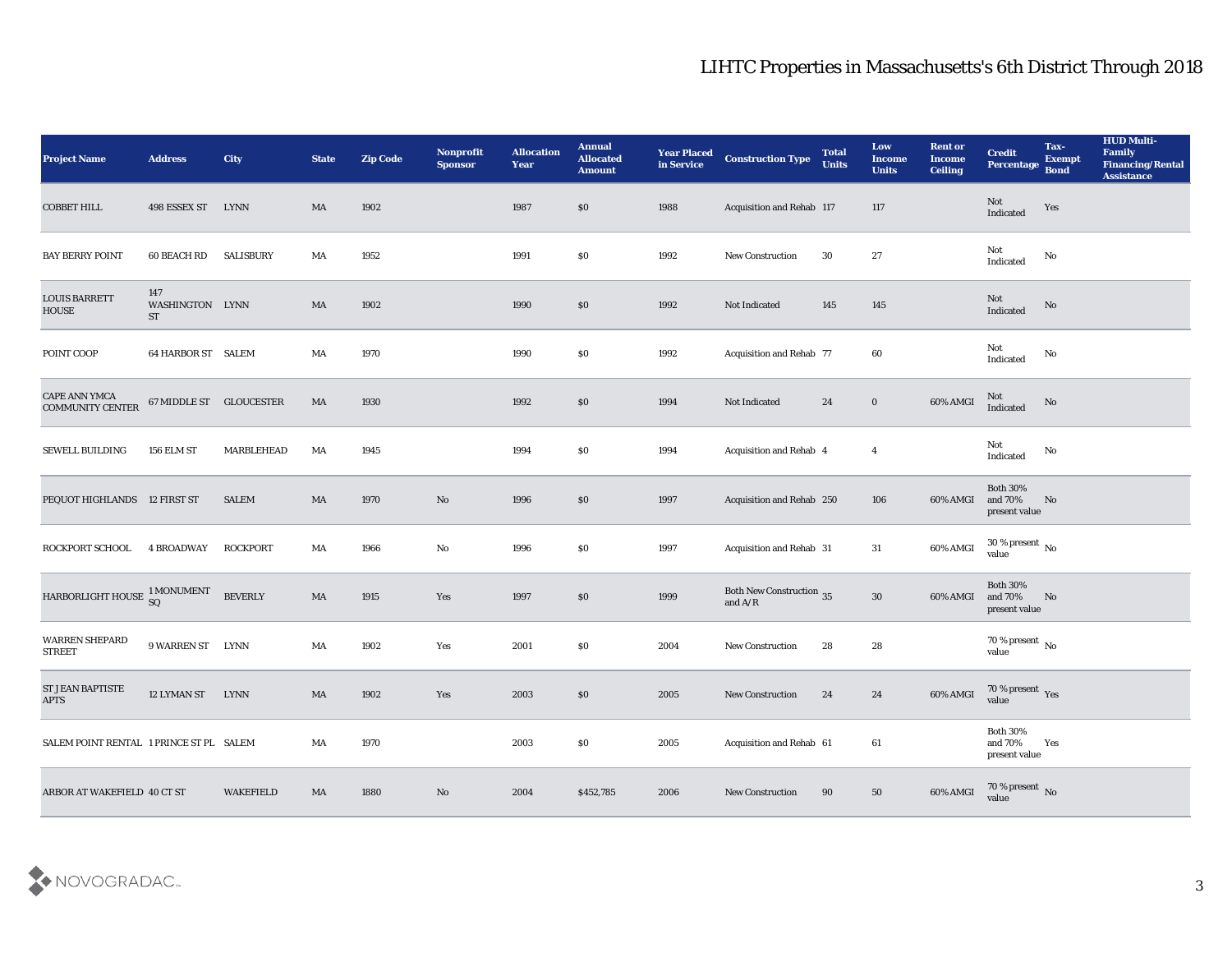| <b>Project Name</b>                                  | <b>Address</b>                   | City             | <b>State</b> | <b>Zip Code</b> | Nonprofit<br><b>Sponsor</b> | <b>Allocation</b><br>Year | <b>Annual</b><br><b>Allocated</b><br><b>Amount</b> | <b>Year Placed</b><br>in Service | <b>Construction Type</b>                                                                 | <b>Total</b><br><b>Units</b> | Low<br><b>Income</b><br><b>Units</b> | <b>Rent or</b><br><b>Income</b><br><b>Ceiling</b> | <b>Credit</b><br>Percentage     | Tax-<br><b>Exempt</b><br><b>Bond</b> | <b>HUD Multi-</b><br>Family<br><b>Financing/Rental</b><br><b>Assistance</b> |
|------------------------------------------------------|----------------------------------|------------------|--------------|-----------------|-----------------------------|---------------------------|----------------------------------------------------|----------------------------------|------------------------------------------------------------------------------------------|------------------------------|--------------------------------------|---------------------------------------------------|---------------------------------|--------------------------------------|-----------------------------------------------------------------------------|
| POND VIEW VILLAGE 23 LEPAGE LN GLOUCESTER            |                                  |                  | MA           | 1930            | Yes                         | 2005                      | \$0                                                | 2006                             | <b>New Construction</b>                                                                  | 43                           | 43                                   | 60% AMGI                                          | $70\,\%$ present $\,$ No value  |                                      |                                                                             |
| <b>BROWN SCHOOL</b><br><b>RESIDENCES</b>             | 200 LYNN ST                      | <b>PEABODY</b>   | MA           | 1960            | No                          | 2006                      | $\$0$                                              | 2007                             | <b>Both New Construction</b> 61<br>and $\ensuremath{\mathrm{A}}/\ensuremath{\mathrm{R}}$ |                              | 61                                   | 60% AMGI                                          | $70\,\%$ present $\,$ Yes value |                                      |                                                                             |
| CABOT STREET HOMES 319 CABOT ST                      |                                  | <b>BEVERLY</b>   | MA           | 1915            | Yes                         | 2009                      | \$15,000                                           | 2011                             | Both New Construction 43<br>and $A/R$                                                    |                              | 43                                   | 60% AMGI                                          | $70\,\%$ present $\,$ No value  |                                      |                                                                             |
| POND VIEW III                                        | 147 ESSEX AVE GLOUCESTER         |                  | MA           | 1930            | Yes                         | 2009                      | \$689,303                                          | 2011                             | <b>New Construction</b>                                                                  | 34                           | 34                                   | 60% AMGI                                          | $70\,\%$ present $\,$ No value  |                                      |                                                                             |
| POWDER HOUSE<br>VILLAGE                              | 108 CNTY RD                      | <b>IPSWICH</b>   | MA           | 1938            | Yes                         | 2009                      | $\$0$                                              | 2011                             | <b>New Construction</b>                                                                  | 48                           | 48                                   | 60% AMGI                                          | Not<br>Indicated                | No                                   |                                                                             |
| <b>STEVENS CORNER</b>                                | 75 PARK ST                       | NORTH ANDOVER MA |              | 1845            | No                          | 2008                      | \$607,052                                          | 2011                             | Acquisition and Rehab 42                                                                 |                              | 42                                   | 60% AMGI                                          | $70\,\%$ present $\,$ No value  |                                      |                                                                             |
| <b>HOLCROFT PARK</b><br><b>HOMES PHASE II</b>        | 23 MILL ST                       | <b>BEVERLY</b>   | MA           | 1915            | Yes                         | 2011                      | $\$0$                                              | 2013                             | <b>New Construction</b>                                                                  | 29                           | $\bf{0}$                             | 60% AMGI                                          | 70 % present<br>value           |                                      |                                                                             |
| <b>JACLEN TOWER</b>                                  | 215 RANTOUL<br><b>ST</b>         | <b>BEVERLY</b>   | MA           | 1915            |                             | Insufficient<br>Data      | $\$0$                                              | 2013                             | Acquisition and Rehab 100                                                                |                              | $\mathbf{0}$                         | 60% AMGI                                          | Not<br>Indicated                |                                      |                                                                             |
| PLEASANT ST APTS                                     | <b>60 PLEASANT</b><br><b>ST</b>  | <b>BEVERLY</b>   | MA           | 1915            | $\mathbf{N}\mathbf{o}$      | 2012                      | \$0                                                | 2013                             | Not Indicated                                                                            | 33                           | $\bf{0}$                             | $60\%$ AMGI                                       | 70 % present<br>value           |                                      |                                                                             |
| <b>ST JOSEPH &amp; APOSS</b><br><b>REDEVELOPMENT</b> | 135 LAFAYETTE SALEM<br><b>ST</b> |                  | MA           | 1970            | No                          | 2010                      | \$0                                                | 2013                             | <b>New Construction</b>                                                                  | 51                           | $\bf{0}$                             | 60% AMGI                                          | 70 % present<br>value           |                                      |                                                                             |
| <b>CONIFER HILL</b><br><b>COMMONS I</b>              | 121 CONIFER<br>HILL DR           | <b>DANVERS</b>   | MA           | 1923            | No                          | 2011                      | \$813,176                                          | 2014                             | <b>New Construction</b>                                                                  | 48                           | 48                                   | 60% AMGI                                          | $70\,\%$ present $\,$ No value  |                                      | No                                                                          |
|                                                      |                                  |                  |              |                 |                             |                           |                                                    |                                  |                                                                                          |                              |                                      |                                                   |                                 |                                      |                                                                             |

50 Projects Reported \$3,794,966 3,909 2,538